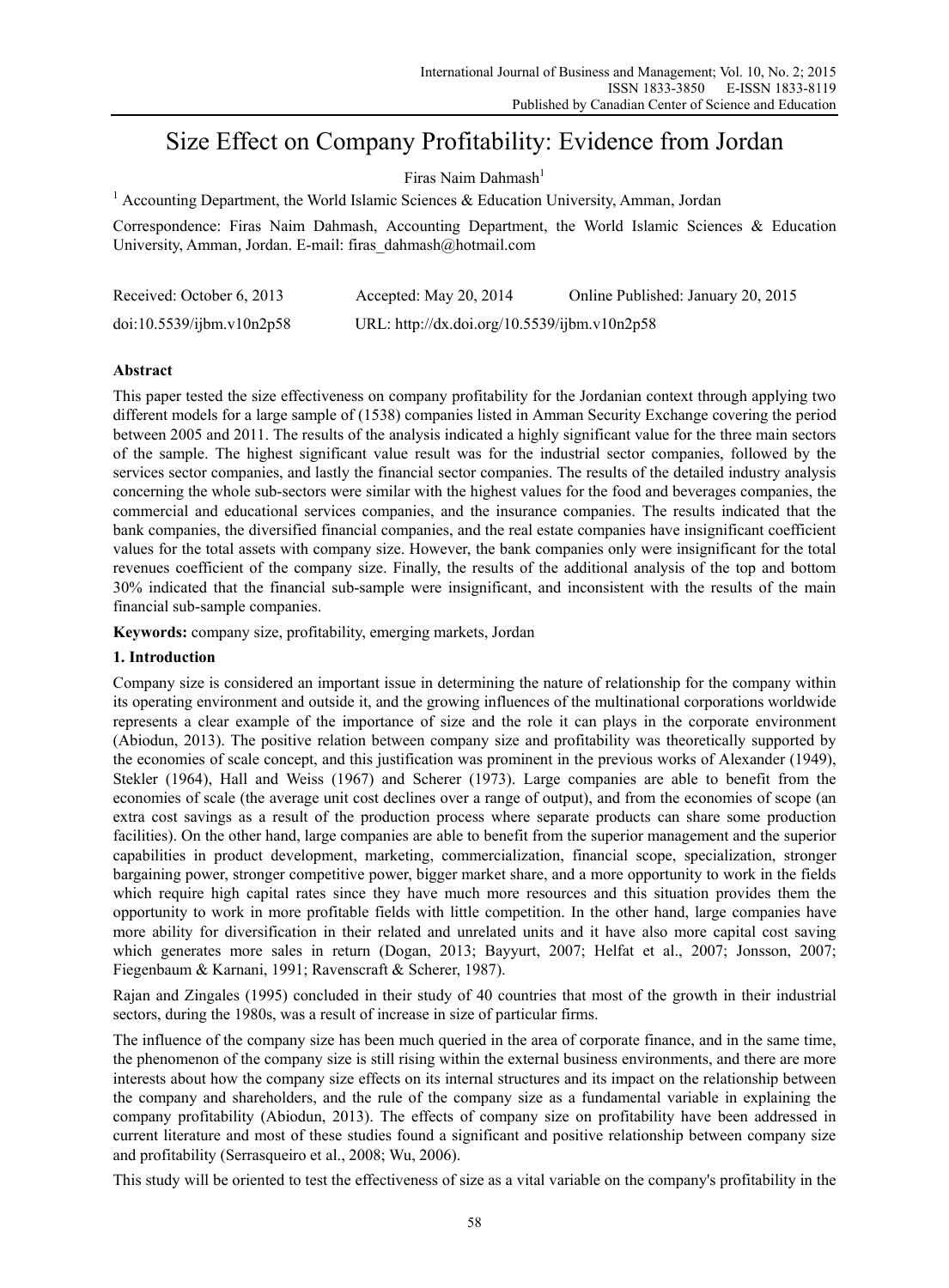Jordanian context by using the total assets and the total revenues separately as indicators for size, and the return on assets ratio as indicator for profitability. The population of the study contains all the companies listed in Amman Security Exchange between the years from 2005 to 2011. It is interesting to see the effectiveness of size for a different types of companies from different sectors on profitability, and to see also company's size effect on profitability for all the sub-sector companies of these different sectors, and does these different sectors and their different sub-sectors shows a similar results or not?

In this context, this study will contribute to the literature by investigated the effectiveness of size on profitability for the whole different types of public companies through a detailed industry analysis for an emerging market over a period of seven years.

#### **2. Previous Research**

The effect of company size on profitability issue has been addressed by different international studies. These studies which were applied worldwide, mostly have been used the return on assets ratio or the net profit or both of them as a measures for profitability, and both of total assets and total sales, and in some studies the number of employees as a measures for company size for a different time periods, different sample sizes, and a different company sectors.

Abiodun (2013) tested the effect of the size of the company on its profitability for the manufacturing companies listed in the Nigerian Stock Exchange during the period between the year 2000 to 2009 and he found a significant positive relationship between size measures and profitability. In a similar study with a bigger sample, Dogan (2013) who used the data of 200 companies listed in Istanbul Stock Exchange (ISE) for the years from 2008 to 2011 found a significant positive relationship between size measures and profitability. Saliha and Abdessatar (2011) tested the factors affecting profitability of 40 companies operating in Tunisia for the period between the 1998 and 2006, and their results showed a significant and positive relation between the size of the company and its profitability. Another Turkish study by Karadeniz and İskenderoğlu (2011) has analyzed the variables affecting the return on assets of the tourism companies listed in ISE, and the findings also revealed positive and statistically significant relations between total assets and size.

The other similar previous studies also indicated the same results, but these studies used a more integrated samples. For example, Stierwald (2009) investigated the factors influencing the profitability for 960 big Australian companies for the period between the year 1995 and 2005. The findings revealed that company size affects company profitability positively. Another similar US study by Lee (2009) applied on 7000 US firms during the years between 1987 and 2006 have also found a significant and positive relation between the size and profitability. In the same manner, an older study by Fiegenbaum and Karnani (1991) used approximately 3000 companies' data from 83 sectors between the years of 1979 to 1987, and the results also indicated a significant and positive relationship between company size and profitability. Lastly, an old study by Hall and Weiss (1967) which used Fortune 500 companies in the US has also indicated a significant and positive relation between company size and profitability.

In the contrary, some other similar studies found a week relationship between company size and profitability, or found no relationship between company size and profitability, or found insignificant and negative relationship between company size and profitability for one or more sector companies. A recent study by Niresh and Velnampy (2014) explored the effects of firm size on profitability for 15 manufacturing companies active in Colombo Stock Exchange (CSE) for the period from 2008 to 2012 has found no relationship between firm size and profitability, and size has no profound impact on profitability. In another recent study, Banchuenvijit (2012) studied the factors affecting performances of Vietnamese companies; the results indicated a significant negative relation between total assets and profitability and no significant relationship between number of employees and profitability. Jonsson (2007) investigated the relation between company size and its profitability for 250 companies consisting banks, fish processing companies, and civil engineering consulting companies in Iceland over the period between 2000 and 2004. Jonsson (2007) also found a negative and weak relationship between the company size and its profitability for all the companies of the study irrespective the proxies used for size and profitability, except a weak positive relation was found for the bank companies. Another European study by Goddard, Tavakoli and Wilson (2005) investigated the relation between company and profitability, and also between company size and market share for manufacturing and service companies located in four European countries for the period between 1993 and 2001. The study revealed that the increase in the company size tend to reduce its profitability. However, any increase in market share was associated with another increase on company profitability. Goddard, Molyneux and Wilson (2004) also tested the profitability of European banks during the 1990s. The results showed a weak relationship between company size and profitability. However, Majumdar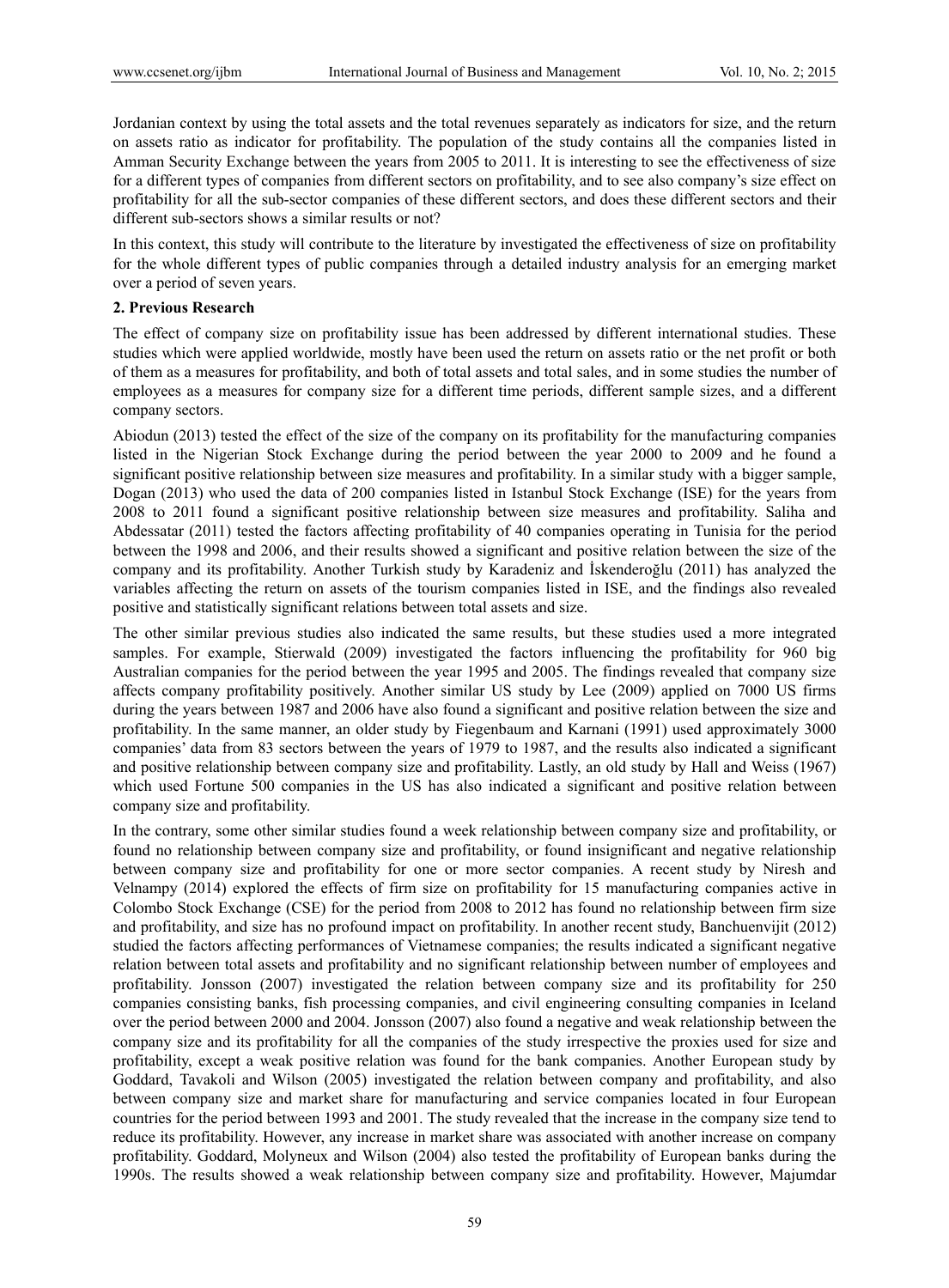(1997) tested the effect of the company size and the company age on its profitability level for 1020 Indian companies, and the results of his study indicated that big firms have a higher profitability compared to small firms. Lastly, an old study by Shepherd (1972) has found a significant but negative relationship between company size and profitability.

Given the previous research results, it is interested to see the effectiveness of the Jordanian company's size on its profitability for the different industry types of public companies through a detailed industry analysis, and to see if the results are similar or not between the different sectors and the different sub-sectors over the period of the study.

#### **3. Methodology**

The main research question of this study is as follows:

Does the Jordanian company size have an effect on its profitability during the period of study?

This main research question can be answered through the following three sub-questions:

- 1) Does the Jordanian company size have an effect on its profitability for all the companies of the study during the period of study?
- 2) Is the effect of the company size on its profitability different for the different industry sectors during the period of study?
- 3) Is the effect of the company size on its profitability different for the different sub-sectors during the period of study?
- 4) Is the effect of the company size on its profitability different for the top 30% companies of the same industry sectors comparing with the bottom 30% companies of the same industry sectors during the period of study?

In order to answer the above three sub-questions of the main research question of this study, this study will follow the previous studies of (Abiodun, 2013; Dogan, 2013; Banchuenvijit, 2012; Saliha & Abdessatar, 2011; Jonsson, 2007) by using a two different measures for the company size, and these measures are the logarithm of total assets and the logarithm of total revenues. Previous studies used the natural logarithm of total sales mostly for the merchant firms as a measure for size, and because this study will be applied on all types of industries, the total revenues for every firm will be calculated and used and not just the total sales as it was used in the previous studies. The firm's profitability will be measured by using the ratio of the return on total assets (ROA). This measure was used widely for the same purpose by many previous studies (Abiodun, 2013; Dogan, 2013; Banchuenvijit, 2012; Karadeniz & İskenderoğlu, 2011; Saliha & Abdessatar, 2011; Jonsson, 2007). In addition to the size and profitability measures, this study will add another variable which is the total liabilities to total assets ratio (leverage ratio), and this ratio will be used as a control variable for the two models of this study, and this procedure was used by (Abiodun, 2013; Dogan, 2013). Based on that, this study will test the effect of the company size on its profitability through applying the following two regression models every one alone which are as follows:

$$
ROA_{it} = a_0 + \beta_1 LTA_{it} + \beta_2 LEV_{it} + e_{it}
$$
 (1)

$$
ROA_{it} = a_0 + \beta_1 \ LTRev_{it} + \beta_2 \ LEV_{it} + e_{it} \tag{2}
$$

#### Where:

*ROAit* : Return on total assets ratio of the company at year *it* (defined as net income before interest and taxes of the company at year  $\mu$  divided by total assets of the company at year  $\mu$ ),

*LTA<sub>it</sub>*: Natural logarithm of total assets of the company at year  $_{it}$ ,

*LTRev<sub>it</sub>*: Natural logarithm of total revenues of the company at year  $\hat{u}$ 

 $LEV_{it}$ : Leverage ratio of the company at year  $it$  (defined as total liabilities of the company at year  $it$  divided by total assets of the company at year *it*),

*a0*: The constant,

*eit*: The error term.

This study will compare between the above two mentioned models through applying them on the main sample of the study, and the other divided sub-samples of the study during the period of the study.

The researcher will follow the previous studies by using an unbalanced panel regression analysis for this study,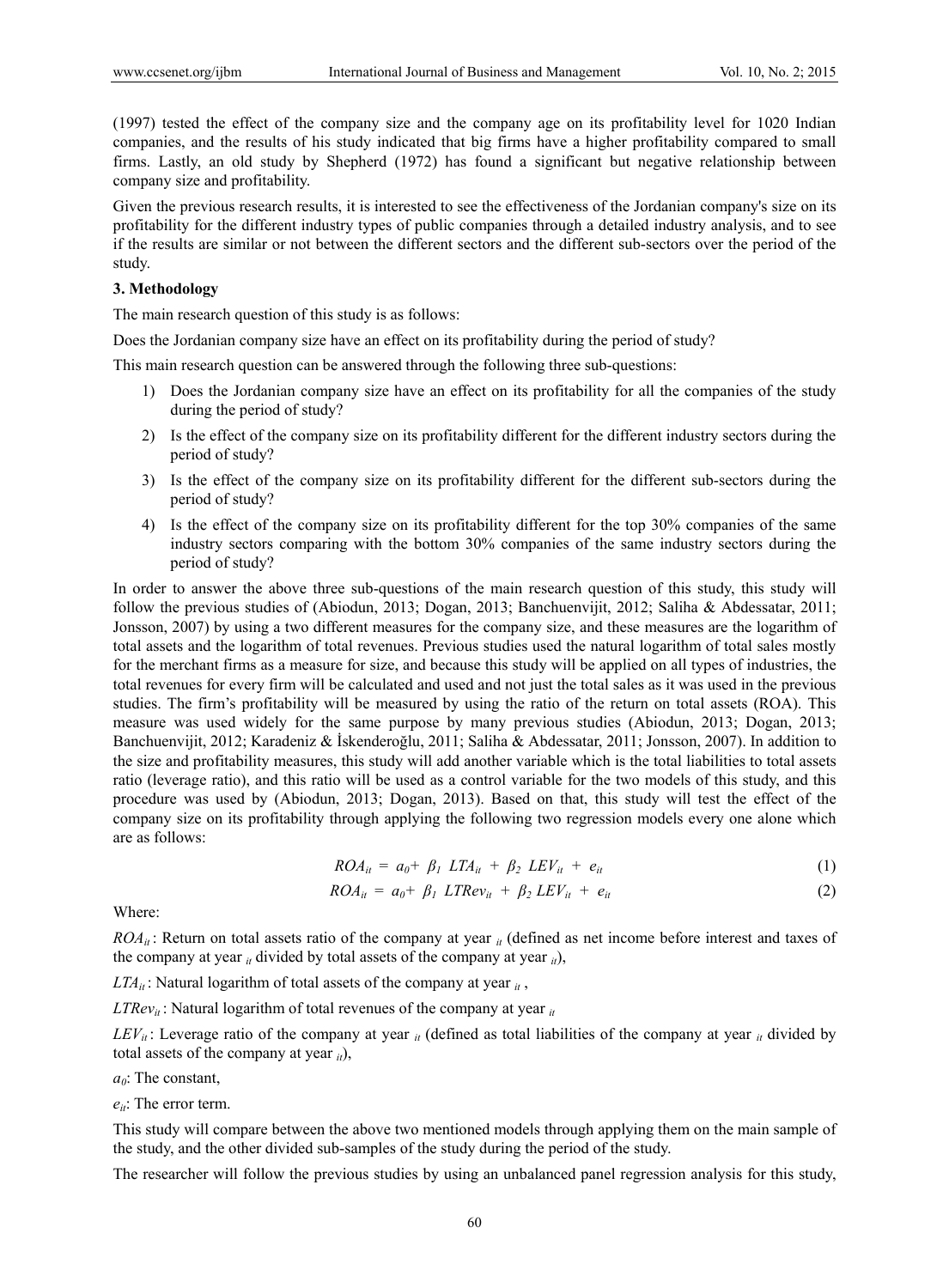and this study also will follow (Dahmash, 2013) by using the same divisions of the industrial, services and financial sectors and sub-sectors of the Jordanian companies used in this study.

The data of the study were collected from the annual published financial data of these companies as it is at the end of December (fiscal year) from the Amman Security Exchange website, and this data was covered all the Jordanian public companies which are listed on Amman Security Exchange during the of the study.

The sample of the study started with 1655 observations. However, the final sample was equal to 1538 observations which were selected as shown in Table 1 below.

Table 1. Selected sample

| Years                                      | 2005-2011 |
|--------------------------------------------|-----------|
| Initial number of company years            | 1655      |
| Less:                                      |           |
| companies with unavailable or missing data | 117       |
| The sample company years                   | 1538      |

Table 2. Descriptive statistics

| (Variables)               | $ROA_{it}$ | $LTA_{it}$ | LTRev $_{it}$ | LEV $_{it}$ |
|---------------------------|------------|------------|---------------|-------------|
| Sample years (2005-2011)  |            |            |               |             |
| $N = 1538$                |            |            |               |             |
| Mean                      | 2          | 7          | 7             | 38          |
| <b>Standard Deviation</b> | 11         |            |               | 33          |
| Minimum                   | $-103$     | 5          | 2             | $-54$       |
| Maximum                   | 61         | 10         | 9             | 576         |

Table 2 above reports the descriptive statistics for the variables which were used in the analysis as it is reported in next table. ROA<sub>*it*</sub> is the company's return on total assets ratio at year  $(i)$ , LTA<sub>*it*</sub> is the company's logarithm of total assets at year  $(i)$ , LTRev<sub>it</sub> is the company's logarithm of total revenues at year  $(i)$ , and LEV<sub>it</sub> is the company's leverage ratio at year (*it*).

#### **5. Results and Discussion**

The descriptive statistics of the main four variables are presented at Table 2 above. The data covers most of the listed companies, and these companies are different in size, industry, and profitability; the return on total assets ratio variable of the whole sample ranges from a minimum high negative ratio of -103% to a maximum high positive ratio of 61% comparing to a small mean which equal to 2% only, and an approximately high standard deviation 11%, which indicated a clear differences in the return on total assets ratio between the companies of the study. The logarithm of total assets variable of the whole sample has a rational descriptive statistics values. The variable ranges from a minimum of 5 to a maximum of 10 and a mean equal to 7, and a low standard deviation value equal to 1%. The descriptive statistics of the logarithm of total revenues are not far comparing to the descriptive statistics of the variable of the logarithm of total assets. The logarithm of total revenues of the pooled sample ranges from a minimum of 2 to a maximum of 9, and the values for the mean and the standard deviation are the same as the logarithm of total assets. Finally, the leverage variable of the whole sample ranges from a minimum of -54% to a high maximum value of 576% and a mean equal to 38%, and a standard deviation equal 33%.

Table 3 presents the analysis results for the main pooled sample and its three sub-samples through using Equation (1) as it is mentioned above using unbalanced panel regression analysis which is corrected for potential heteroscedasticity following (White, 1980).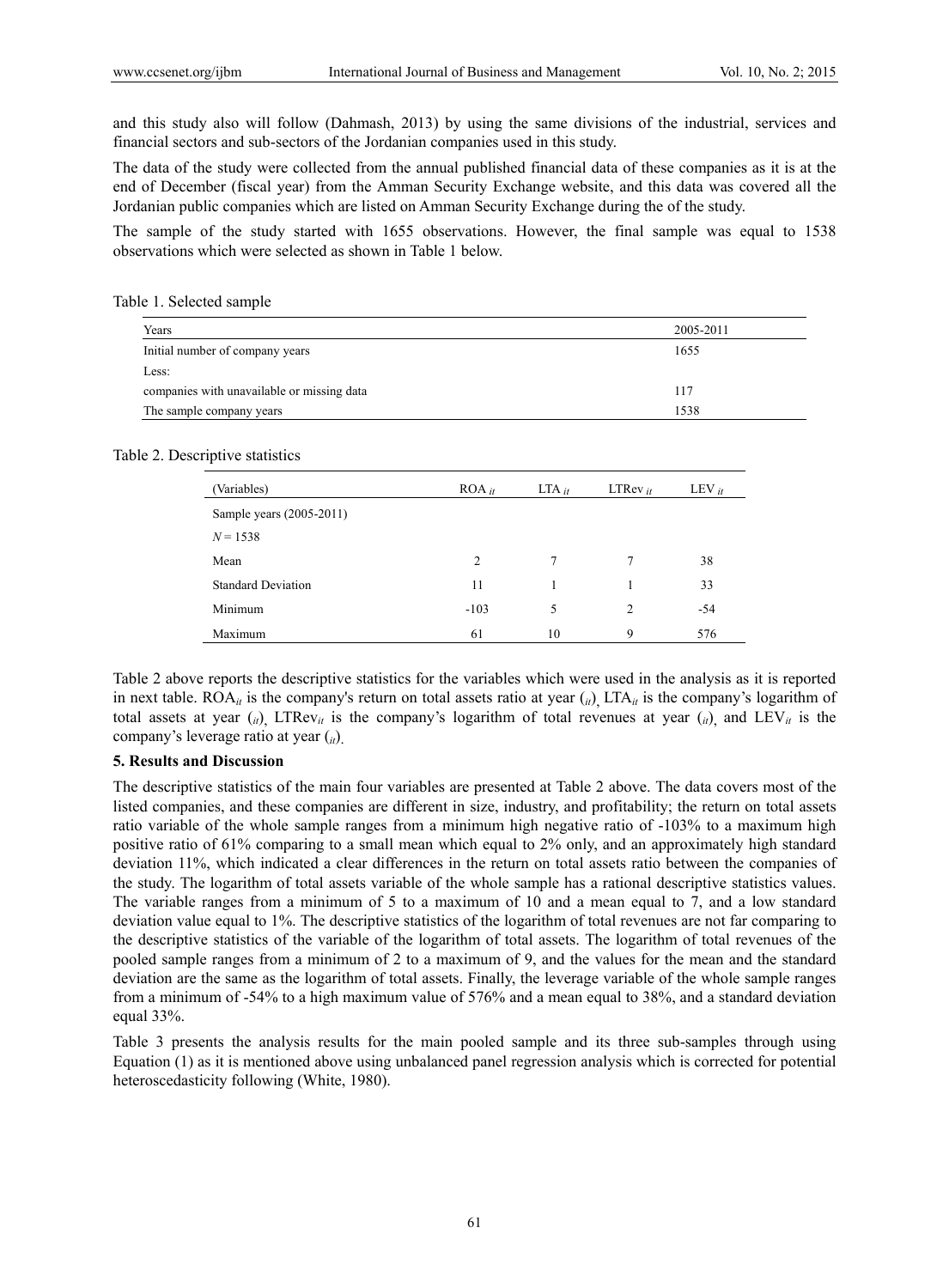| Years                  | $(2005 - 2011)$  | $(2005 - 2011)$          | $(2005 - 2011)$ | $(2005 - 2011)$         |
|------------------------|------------------|--------------------------|-----------------|-------------------------|
|                        |                  | <b>Industrial Sector</b> | Services Sector | <b>Financial Sector</b> |
|                        | Pooled Sample    | Sample                   | Sample          | Sample                  |
| Observations           |                  |                          |                 |                         |
| Number:                | 1538             | 485                      | 362             | 637                     |
| Constant $(C)$         | $-29.048$        | $-59.746$                | $-27.663$       | $-12.856$               |
| $t$ -statistic (Ho: 0) | $-8.88$          | $-7.357$                 | $-2.612$        | $-2.63$                 |
| p-value                | $\mathbf{0}$     | $\mathbf{0}$             | $\theta$        | $\mathbf{0}$            |
| LTA <sub>ii</sub>      | 4.774            | 9.249                    | 4.661           | 2.355                   |
| t-statistic $(Ho: 0)$  | 10.438           | 8.164                    | 3.355           | 3.265                   |
| p-value                | $\boldsymbol{0}$ | $\theta$                 | $\theta$        | $\mathbf{0}$            |
| $LEV_{\dot{\imath}}$   | $-0.11$          | $-0.153$                 | $-0.111$        | $-0.071$                |
| $t$ -statistic (Ho: 0) | $-9.379$         | $-6.718$                 | $-5.527$        | $-3.249$                |
| p-value                | $\boldsymbol{0}$ | $\mathbf{0}$             | $\mathbf{0}$    | $\mathbf{0}$            |
| Adj R Sq               | 0.197            | 0.401                    | 0.394           | 0.208                   |
| F-Statistic            | 2.342            | 5.007                    | 4.856           | 2.515                   |

Table 3. Assessing the effect of size on profitability using the first model

Table 3 showed that the regression results for the pooled sample (all sectors sample). The logarithm of total assets coefficient  $(LTA_{ii})$  of the pooled sample as it is in Table 3 is significant, and it is equal to 4.774 which indicates a high impact for the size on profitability for the Jordanian listed companies during the period from 2005 to 2011, and that's mean that the profitability of the company increases as the total assets of it increase.

This result is similar to the previous studies results used the same variables (Abiodun, 2013; Dogan, 2013; Karadeniz & İskenderoğlu, 2011; Saliha & Abdessatar, 2011; Lee, 2009; Stierwald, 2009; Serrasqueiro & Nunes, 2008; Özgülbaş et al., 2006; Majumdar, 1997).

The coefficient of the leverage variable  $(LEV<sub>u</sub>)$  is also significant but indicated a negative relationship with the firm profitability -0.11, which means that any increase in the financial leverage will decrease the profitability and vice versa, and this result confirm previous studies used the same leverage variable (Abiodun, 2013; Dogan, 2013).

Another similar analysis was done for the industrial, services and financial sub-samples in order to see if the industry structure shows any changes in the results for the company size effect on its profitability. The next second, third, and fourth sub-samples in Table 3 above shown a consistency results with the results of the first pooled sample, and that's included the coefficients values of the company's size, and the leverage control variable coefficients values for all these three sub-samples, and also the  $(Adjusted R<sup>2</sup>)$  values.

Table 3 revealed that the company's size coefficient represented by the logarithm of total assets variable  $(LTA_{ii})$ of the pooled sample is higher than the other two coefficients of the company's size  $(LTA_{it})$  of the services and the financial sectors. However, the company's size coefficient  $(LTA<sub>it</sub>)$  of the pooled sample is less than the company's size coefficient (LTA*it*) of the industrial sector.

The value of company's size coefficient  $(LTA_{ii})$  of the pooled sample is 4.774, which is higher by 0.113 comparing to the same coefficient of the services sector and higher by 2.419 comparing the same coefficient of the financial sector. However, it is lower by 4.475 comparing to the same coefficient of the industrial sector. The leverage control variable coefficient  $(LEV_{ii})$  is similar and consistent with the first pooled sample result.

The pooled sample regression result has a moderate (Adjusted  $\mathbb{R}^2$  of 19.7%); which means that the profitability is affected by size, and this result is still consistent with the previous studies of (Abiodun, 2013; Dogan, 2013; Karadeniz & İskenderoğlu, 2011; Saliha & Abdessatar, 2011; Lee, 2009; Stierwald, 2009; Serrasqueiro & Nunes, 2008; Özgülbaş et al., 2006; Majumdar, 1997).

A similar regression analysis was made for the pooled sample and the other next three sub-samples by using the logarithm of total revenues (LTRev<sub>*it*</sub>) as another proxy for size.

Table 4 presented the regression results of the pooled sample. These results were also similar to the previous regression results of the first model as it is in Table 3 and also indicating that the company's size coefficient of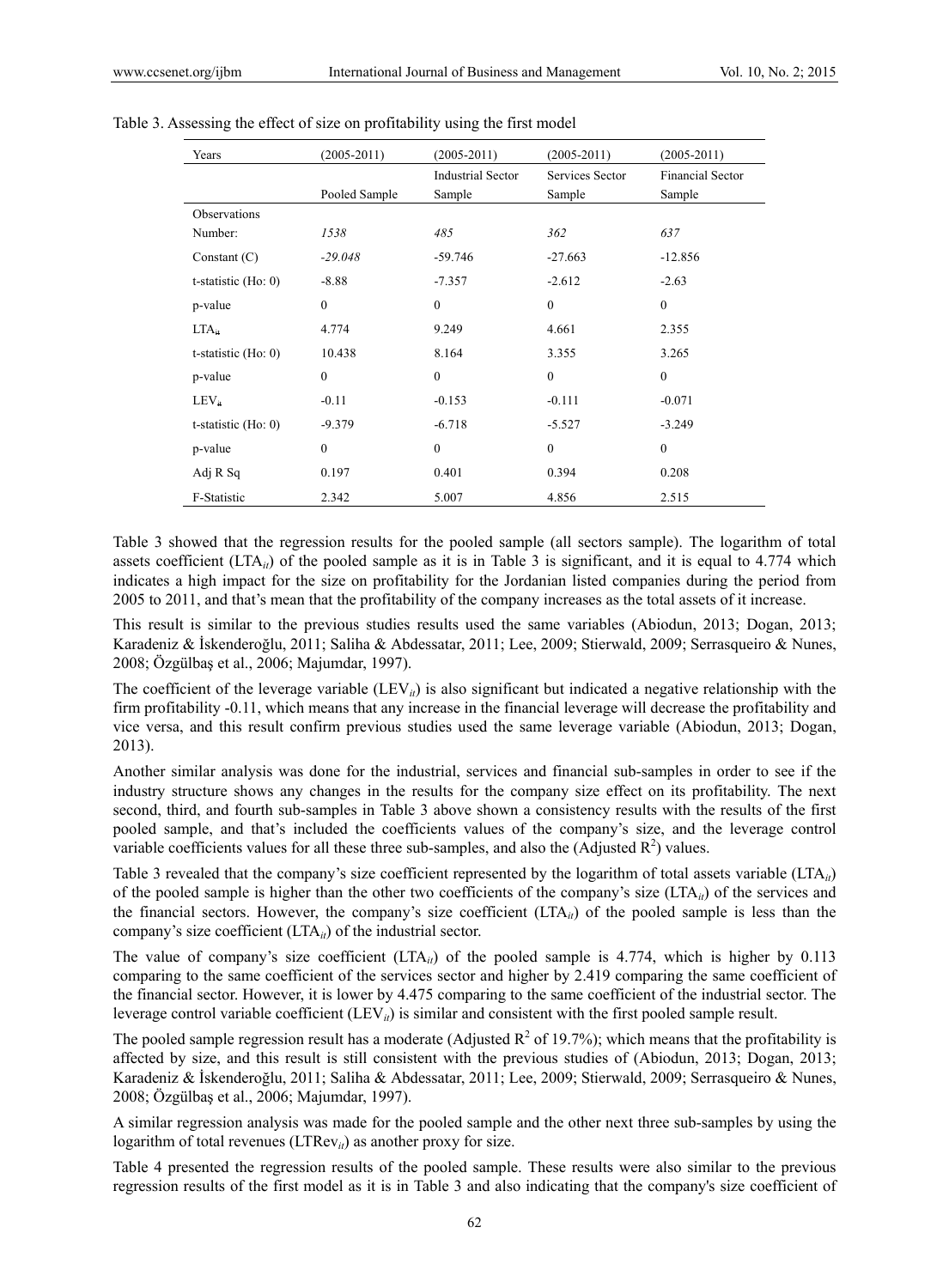the logarithm of total revenues (LTRev<sub>it</sub>) is still significant, and this result is similar to previous results in the studies used the same variables (Abiodun, 2013; Dogan, 2013; Karadeniz & İskenderoğlu, 2011; Saliha & Abdessatar, 2011; Lee, 2009; Stierwald, 2009; Serrasqueiro & Nunes, 2008; Özgülbaş et al., 2006; Majumdar, 1997).

The logarithm of total revenues coefficient (LTRev<sub>*it*</sub>) of the pooled sample in Table (3) has also a high significant positive value equal to 5.058 which also indicating a high impact for the size on profitability for the companies of the study, and that's mean that the profitability increases as the total revenues of it increase, and this result is similar to what was indicated by the total assets proxy of size as indicated in Table (3). The result of the leverage coefficient  $(LEV_{it})$  is still consistent with the previous results.

Based on the previous regression analysis results the first research sub-question of this study, can be answered by yes the Jordanian company size has an effect on its profitability.

The analysis was continued to answer the second and third research sub questions, and in order to do that another similar detailed regression analysis for the sub-sectors was done for the logarithm of total assets variable with profitability for the same first, second and third sector sub-samples companies, in order to see if the industry structure shows any changes in the results for the company size effect on its profitability.

The next three sub-samples in Table 4 above indicated a consistent regression results with the first pooled sample regression results, and that's also included the logarithm of total revenues and the leverage coefficients values for these companies of the three mentioned sectors sub-samples, with the  $(Adjusted R<sup>2</sup>)$  values.

Table 4 revealed that the pooled sample size coefficient of the logarithm of total revenues (LTRev<sub>it</sub>) is higher by 0.446 comparing to the same coefficient of the financial sector, but it is lower by 1.47 and 0.048 comparing to the same coefficients of the industrial and services sectors respectively. The leverage coefficient is still as before.

The pooled sample regression results has also a good explanatory power (Adjusted  $\mathbb{R}^2$  of 27.4%); indicated that the profitability is affected by size, and this result is higher by 7.7% comparing to the Adjusted  $\mathbb{R}^2$  result of the previous analysis as shown in Table 3 above. This result is still consistent with the previous studies.

| Years                   | $(2005 - 2011)$ | $(2005 - 2011)$          | $(2005 - 2011)$ | $(2005 - 2011)$         |
|-------------------------|-----------------|--------------------------|-----------------|-------------------------|
|                         |                 | <b>Industrial Sector</b> | Services Sector | <b>Financial Sector</b> |
|                         | Pooled Sample   | Sample                   | Sample          | Sample                  |
| Observations            |                 |                          |                 |                         |
| Number:                 | 1538            | 485                      | 362             | 637                     |
| Constant $(C)$          | $-27.398$       | $-37.758$                | $-27.75$        | $-23.569$               |
| $t$ -statistic (Ho: 0)  | $-11.057$       | $-7.383$                 | $-3.354$        | $-6.549$                |
| p-value                 | $\mathbf{0}$    | $\mathbf{0}$             | $\mathbf{0}$    | $\mathbf{0}$            |
| $LRev_{4}$              | 5.058           | 6.528                    | 5.106           | 4.612                   |
| t-statistic $(Ho: 0)$   | 13.459          | 8.727                    | 5.686           | 7.365                   |
| p-value                 | $\mathbf{0}$    | $\mathbf{0}$             | $\Omega$        | $\mathbf{0}$            |
| $LEV_{\dot{\ast}}$      | $-0.115$        | $-0.159$                 | $-0.121$        | $-0.106$                |
| $t$ -statistic (Ho: 0)  | $-10.546$       | $-7.226$                 | $-5.912$        | $-5.491$                |
| p-value                 | $\mathbf{0}$    | $\mathbf{0}$             | $\mathbf{0}$    | $\mathbf{0}$            |
| Adjusted $\mathbb{R}^2$ | 0.274           | 0.418                    | 0.439           | 0.308                   |
| F-Statistic             | 3.06            | 5.299                    | 5.627           | 3.578                   |

Table 4. Assessing the effect of size on profitability using the second model

Again, and in the same manner, another detailed analysis for the three mentioned sub-sectors was done for the first, second and third sub-sample sectors to see the effect of the industry structure if any, for every sub-sample companies through using the first model then the second model of this study respectively.

Table 5 shows the regression analysis for the industrial sub-sector companies using the first model which contains the logarithm of total assets variable as a proxy for size. Table 5 shows that the highest coefficient value  $(LTA_{ii})$  was for the food and beverages sub-sector companies, followed by the printing and packaging industrial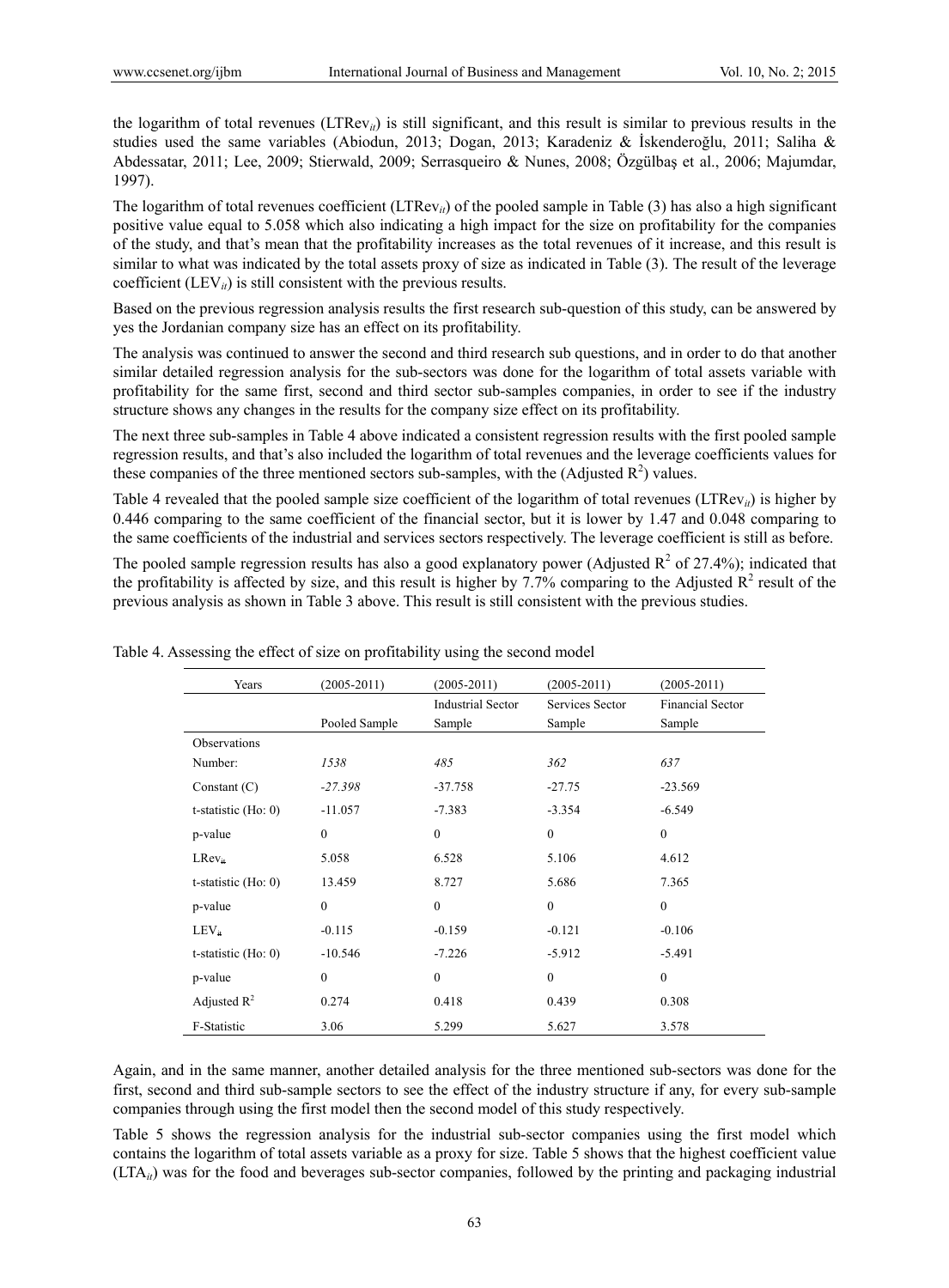sub-sector companies, then the constructing and extracting companies, and finally, the chemical and pharmaceutical industrial companies. The leverage coefficient is still consistent except for the chemical and pharmaceutical industrial sub-sector sample, which was insignificant.

| Years                  | $(2005 - 2011)$ | $(2005 - 2011)$ | $(2005 - 2011)$ | $(2005 - 2011)$ |
|------------------------|-----------------|-----------------|-----------------|-----------------|
|                        | Chemical &      | Construction &  | Food $&$        | Printing &      |
|                        | Pharmacetical   | Extracting      | Beverages       | Backaging       |
|                        | Sub-Sector      | Sub-Sector      | Sub-Sector      | Sub-Sector      |
|                        | Companies       | Companies       | Companies       | Companies       |
| Observations           |                 |                 |                 |                 |
| Number:                | III             | 194             | 134             | 46              |
| Constant (c)           | $-40.264$       | $-59.285$       | $-71.649$       | $-65.378$       |
| $t$ -statistic (Ho: 0) | $-2.737$        | $-5.743$        | $-6.44$         | 6.265           |
| p-value                | 0.008           | $\mathbf{0}$    | $\overline{0}$  | $\mathbf{0}$    |
| $LTA_{\#}$             | 6.112           | 9.327           | 10.704          | 10.372          |
| $t$ -statistic (Ho: 0) | 2.906           | 6.489           | 6.975           | 7.412           |
| p-value                | 0.005           | $\mathbf{0}$    | $\overline{0}$  | $\mathbf{0}$    |
| $LEV_{\dot{\ast}}$     | $-0.0562$       | $-0.197$        | $-0.115$        | $-0.194$        |
| $t$ -statistic (Ho: 0) | $-0.926$        | $-6.984$        | $-3.128$        | $-3.569$        |
| p-value                | 0.357           | $\mathbf{0}$    | $\mathbf{0}$    | 0.001           |
| Adjusted $R^2$         | 0.019           | 0.58            | 0.415           | 0.646           |
| F-Statistic            | 1.09            | 5.698           | 4.364           | 6.467           |

Table 5. Assessing the effect of size on profitability of industrial sub-sector firms using the first model

Table 6 shows the analysis for the industrial sub-sector companies using the second model of the logarithm of total revenue as a proxy for size. Table 6 shows that the regression results are not similar for the industrial sub-sector companies. The highest coefficient value was for the constructing and extracting companies, followed by the industrial sub-sector of the chemical and pharmaceutical industrials, then the food and beverages companies sub-sector, and finally, the printing and packaging industrial sub-sector companies. The leverage coefficient is consistent.

Table 6. Assessing the effect of size on profitability of industrial sub-sector firms using the second model

| Years                 | $(2005 - 2011)$      | $(2005 - 2011)$             | $(2005 - 2011)$             | $(2005 - 2011)$             |
|-----------------------|----------------------|-----------------------------|-----------------------------|-----------------------------|
|                       | Chemical $&$         | Construction &              | Food $&$                    | Printing $\&$               |
|                       | Pharmacetical        | Extracting                  | Beverages                   | Backaging                   |
|                       | Sub-Sector Companies | <b>Sub-Sector Companies</b> | <b>Sub-Sector Companies</b> | <b>Sub-Sector Companies</b> |
| Observations          |                      |                             |                             |                             |
| Number:               | 111                  | 194                         | 134                         | 46                          |
| Constant $(c)$        | $-40.634$            | $-46.581$                   | $-37.203$                   | $-22.354$                   |
| t-statistic $(Ho: 0)$ | $-4.205$             | $-5.54$                     | $-5.712$                    | 1.755                       |
| p-value               | $\theta$             | $\mathbf{0}$                | $\mathbf{0}$                | 0.09                        |
| LTRev <sub>#</sub>    | 6.686                | 7.717                       | 6.521                       | 4.618                       |
| t-statistic $(Ho: 0)$ | 4.475                | 6.454                       | 6.617                       | 2.418                       |
| p-value               | $\theta$             | $\theta$                    | $\theta$                    | 0.022                       |
| $LEV_{\dot{\ast}}$    | $-0.076$             | $-0.156$                    | $-0.169$                    | $-0.217$                    |
| t-statistic $(Ho: 0)$ | $-1.416$             | $-5.85$                     | $-4.916$                    | $-2.229$                    |
| p-value               | 0.16                 | $\theta$                    | $\theta$                    | 0.01                        |
| Adjusted $R^2$        | 0.202                | 0.371                       | 0.399                       | 0.249                       |
| F-Statistic           | 7.74                 | 4.077                       | 4.15                        | 1.994                       |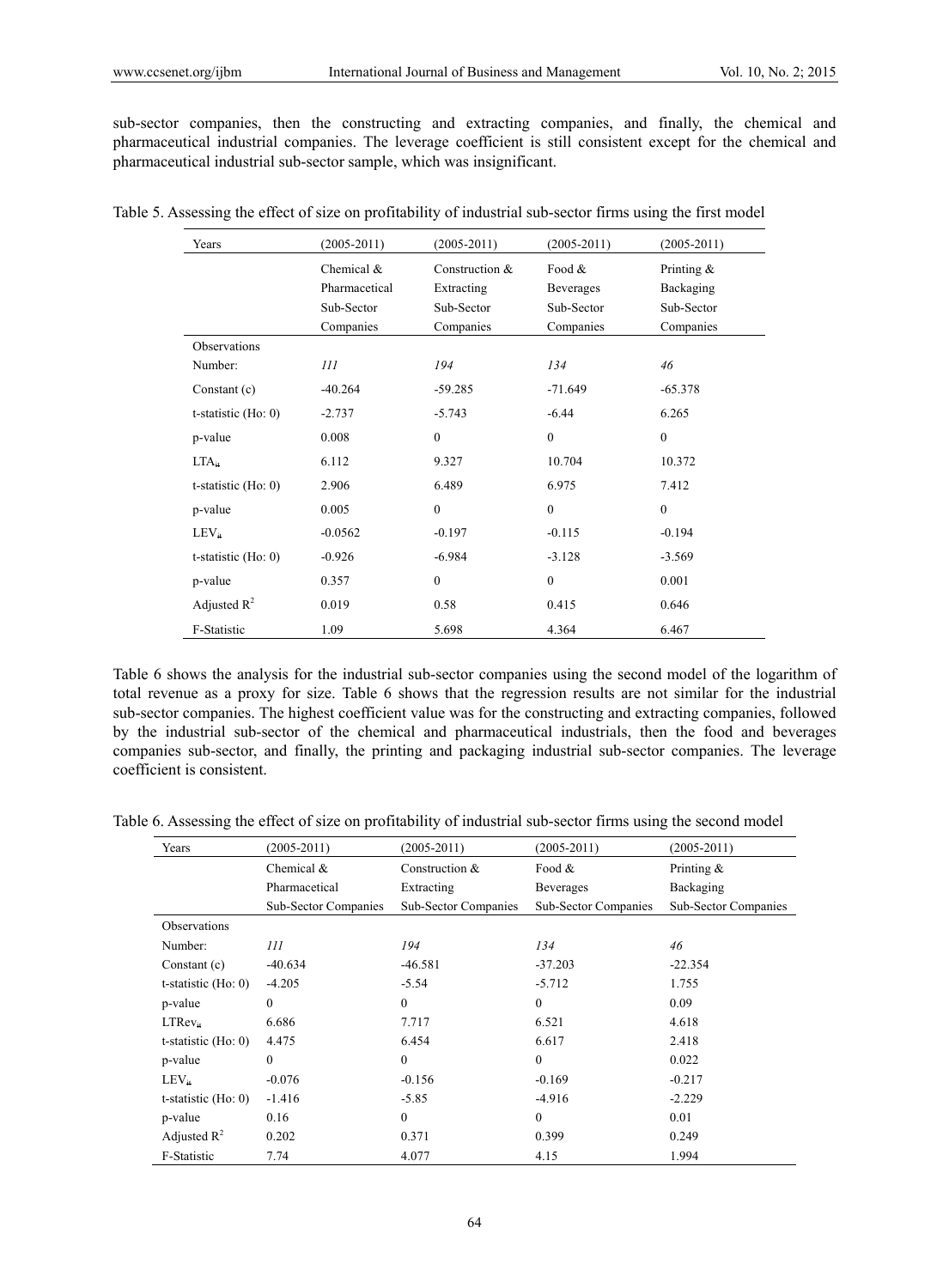The analysis was repeated for the services sub-sector sample companies were for the first and second models of the study.

Table 7 below shows the analysis for the services sub-sector companies for the same period of the study (2005–2011) using the first model. It is noted that the highest company size coefficient value was for the commercial and educational services companies, followed by the transportation services sub-sector companies, then followed by the tourism and health care companies, and finally, was the results of the utilities and communication companies. The leverage variable is still consistent except for the tourism and health care companies.

| Years                   | $(2005 - 2011)$      | $(2005 - 2011)$  | $(2005 - 2011)$  | $(2005 - 2011)$                              |
|-------------------------|----------------------|------------------|------------------|----------------------------------------------|
|                         |                      | Transportation & | Tourism & Health |                                              |
|                         | Utilities &          | Services         | Care             |                                              |
|                         | Communications       | Sub-Sector       | Sub-Sector       | Commercial & Educational Services Sub-Sector |
|                         | Sub-Sector Companies | Companies        | Companies        | Companies                                    |
| Observations            |                      |                  |                  |                                              |
| Number:                 | 56                   | 78               | 100              | 128                                          |
| Constant $(c)$          | $-27.338$            | $-38.364$        | $-43.954$        | $-57.684$                                    |
| t-statistic             |                      |                  |                  |                                              |
| (Ho: 0)                 | $-1.887$             | $-2.544$         | $-3.127$         | $-3.665$                                     |
| p-value                 | 0.067                | 0.014            | 0.003            | $\boldsymbol{0}$                             |
| LTA <sub>#</sub>        | 4.65                 | 6.816            | 5.981            | 9.935                                        |
| t-statistic             |                      |                  |                  |                                              |
| (Ho: 0)                 | 2.703                | 3.085            | 3.476            | 4.315                                        |
| p-value                 | 0.01                 | 0.003            | $\overline{0}$   | $\mathbf{0}$                                 |
| $LEV_{\dot{\ast}}$      | $-0.1$               | $-0.213$         | 0.009            | $-0.314$                                     |
| t-statistic             |                      |                  |                  |                                              |
| (Ho: 0)                 | $-5.524$             | $-3.754$         | 0.134            | $-4.57$                                      |
| p-value                 | $\overline{0}$       | $\mathbf{0}$     | 0.894            | $\mathbf{0}$                                 |
| Adjusted $\mathbb{R}^2$ | 0.543                | 0.392            | 0.105            | 0.366                                        |
| F-Statistic             | 4.63                 | 3.367            | 1.106            | 3.712                                        |

| Table 7. Assessing the effect of size on profitability of services sub-sector firms using the first model |  |  |
|-----------------------------------------------------------------------------------------------------------|--|--|
|                                                                                                           |  |  |

Table 8 shows the analysis for the services sub-sector companies for the same period using the same second model. The regression results are also not similar.

The highest coefficient value was for the educational services sub-sector companies, followed by the transportation services sub-sector, and these results are similar and consistent with the previous results of Table 7. The utilities and communication companies were the third best results; finally, the coefficient value of the tourism and health care sub-sector companies. The leverage variable is still consistent except for the tourism and health care companies, and this is consistent with the previous result as shown in Table 7 above.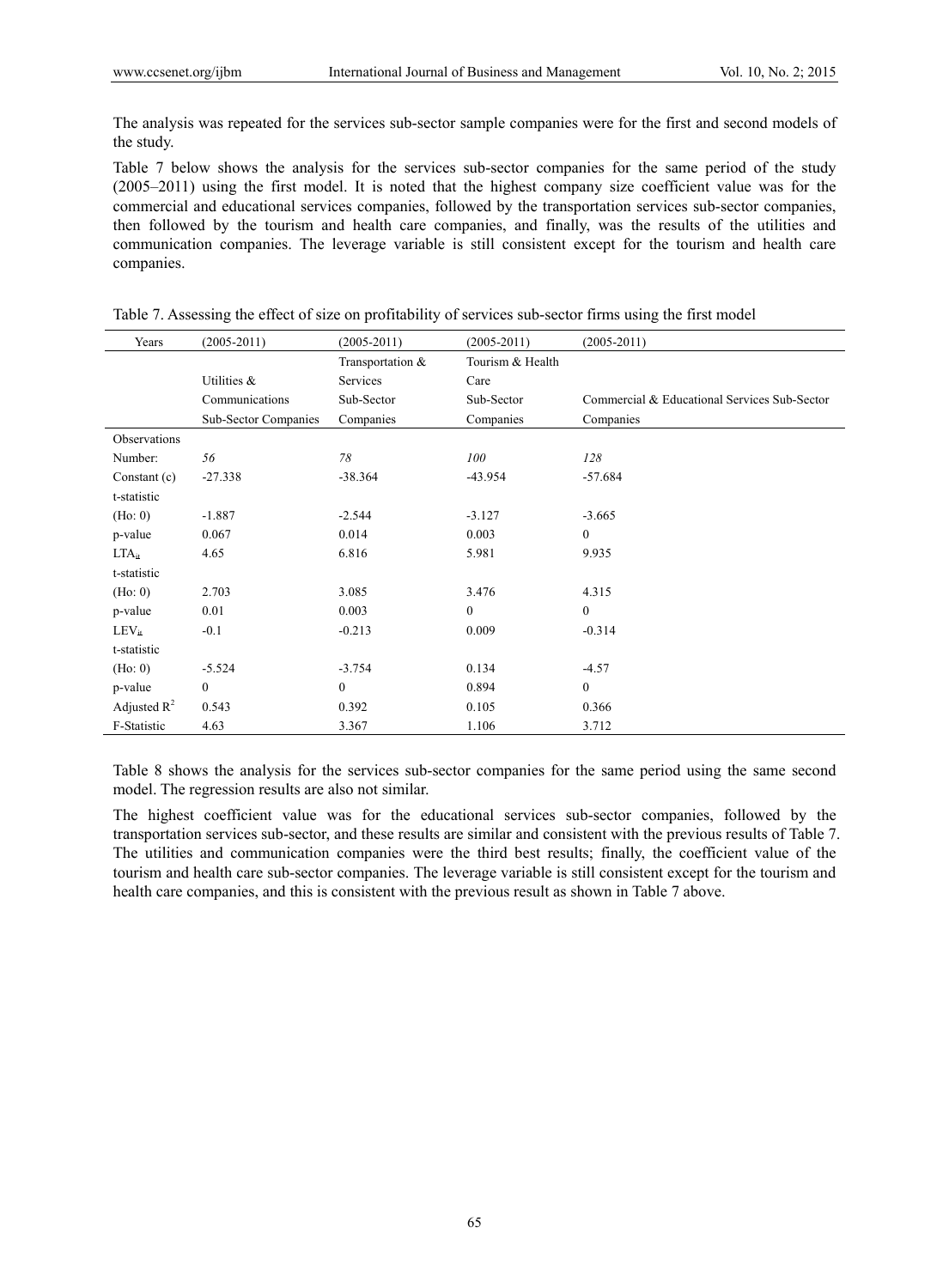| Years                 | $(2005 - 2011)$ | $(2005 - 2011)$     | $(2005 - 2011)$  | $(2005 - 2011)$                              |
|-----------------------|-----------------|---------------------|------------------|----------------------------------------------|
|                       | Utilities $\&$  | Transportation $\&$ | Tourism & Health |                                              |
|                       | Communications  | <b>Services</b>     | Care             |                                              |
|                       | Sub-Sector      | Sub-Sector          | Sub-Sector       | Commercial & Educational Services Sub-Sector |
|                       | Companies       | Companies           | Companies        | Companies                                    |
| Observations          |                 |                     |                  |                                              |
| Number:               | 56              | 78                  | 100              | 128                                          |
| Constant (c)          | $-26.07$        | $-25.267$           | $-22.237$        | $-32.012$                                    |
| t-statistic $(Ho: 0)$ | $-2.04$         | $-2.478$            | $-3.458$         | $-4.194$                                     |
| p-value               | 0.05            | 0.016               | $\mathbf{0}$     | $\mathbf{0}$                                 |
| LTRev <sub>it</sub>   | 4.583           | 5.257               | 3.507            | 6.626                                        |
| t-statistic $(Ho: 0)$ | 2.967           | 3.353               | 4.104            | 5.844                                        |
| p-value               | 0.005           | 0.001               | $\mathbf{0}$     | $\mathbf{0}$                                 |
| $LEV_{\mu}$           | $-0.102$        | $-0.203$            | 0.009            | $-0.265$                                     |
| t-statistic $(Ho: 0)$ | $-5.814$        | $-3.908$            | 0.141            | $-3.938$                                     |
| p-value               | $\mathbf{0}$    | $\theta$            | 0.888            | $\mathbf{0}$                                 |
| Adjusted $R^2$        | 0.558           | 0.427               | 0.112            | 0.418                                        |
| F-Statistic           | 4.862           | 3.734               | 1.545            | 4.377                                        |

|  |  | Table 8. Assessing the effect of size on profitability of services sub-sector firms using the second model |  |  |  |  |
|--|--|------------------------------------------------------------------------------------------------------------|--|--|--|--|
|  |  |                                                                                                            |  |  |  |  |

The previous results of the industrial and services sub-sector companies indicated a strong effect for the size represented by total assets and total revenues on profitability, which means that company size, has a positive impact on profitability for these tested companies.

As for the industrial and services sub-sector companies, also the same unbalanced panel regression analysis for the financial sub-sector companies was made using the same first and second models of the study.

Table 9, below shows the detailed financial sub-sector company analysis for the same period (2007–2011). It shows a different regression results for the different financial sub-sector companies samples.

| Years                       | $(2005 - 2011)$             | $(2005 - 2011)$             | $(2005 - 2011)$             | $(2005 - 2011)$             |
|-----------------------------|-----------------------------|-----------------------------|-----------------------------|-----------------------------|
|                             | Bank                        | Diversified Financial       | Insurance                   | Real state                  |
|                             | <b>Sub-Sector Companies</b> | <b>Sub-Sector Companies</b> | <b>Sub-Sector Companies</b> | <b>Sub-Sector Companies</b> |
| <b>Observations Number:</b> |                             |                             |                             |                             |
|                             | 112                         | 181                         | 161                         | 183                         |
| Constant (c)                | 5.664                       | $-25.996$                   | $-67.474$                   | 2.697                       |
| t-statistic $(Ho: 0)$       | 2.222                       | $-1.522$                    | $-2.819$                    | 0.346                       |
| p-value                     | 0.029                       | 0.13                        | 0.006                       | 0.73                        |
| $LTA_{\dot{\ast}}$          | $-0.172$                    | 3.936                       | 10.226                      | 0.134                       |
| t-statistic $(Ho: 0)$       | $-1.14$                     | 1.684                       | 2.906                       | 0.12                        |
| p-value                     | 0.257                       | 0.094                       | 0.004                       | 0.905                       |
| $LEV_{\dot{\ast}}$          | $-0.0294$                   | $-0.02$                     | $-0.111$                    | $-0.03$                     |
| t-statistic $(Ho: 0)$       | $-1.305$                    | $-0.51$                     | $-1.651$                    | $-915$                      |
| p-value                     | 0.195                       | 0.611                       | 0.101                       | 0.362                       |
| Adjusted $\mathbb{R}^2$     | 0.302                       | 0.218                       | 0.373                       | 0.079                       |
| F-Statistic                 | 3.089                       | 2.356                       | 3.882                       | 1.389                       |

Table 9. Assessing the effect of size on profitability of financial sub-sector firms using the first model

Table 9 above shows that the highest company size coefficient was for the insurance companies. However, Table 9 shown that the coefficient values of the banks companies, diversified financial companies, and the real state companies sub-sectors are insignificant. These results are not consisted with the previous results of the industrial and the services sub-sectors. The coefficient of the leverage variable is still insignificant.

Table 10 below shows the other analysis of the sub-sector financial companies for the same period (2005–2011) using the second model. Table 10 shows differences in the regression results for the financial sub-sector companies comparing to the previous regression results of Table 9.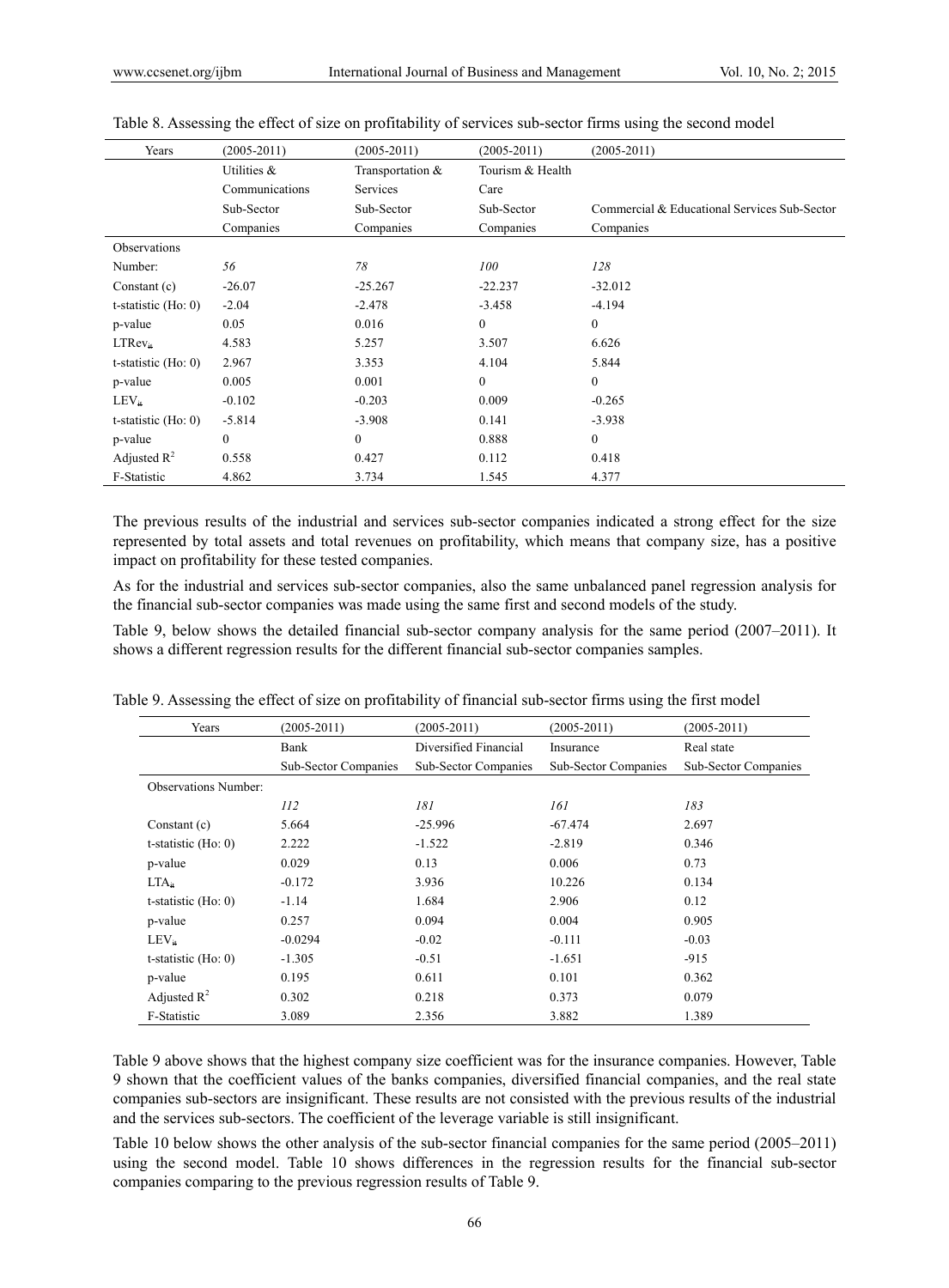Table 10 indicated also a significant coefficient value for the diversified financial sub-sector companies, the insurance sub-sector companies, and the real estate sub-sector companies. However, Table 9 shown insignificant coefficient value for the company size of the diversified financial sub-sector companies, and the real estate sub-sector companies. Table 10 indicated that the diversified financial sub-sector companies have the highest company size coefficient value, followed by the insurance sub-sector companies, and then the real estate sub-sector companies, and finally the banks sub-sector companies which have insignificant coefficient value.

The results are insignificant and it is indicated a negative insignificant relationship with the company profitability for all the sectors sub-samples except for the insurance sub-sector companies. These results generally are similar to the previous studies results of (Niresh & Velnampy, 2014; Banchuenvijit, 2012; Jonsson, 2007; Goddard, Molyneux & Wilson, 2004; Shepherd, 1972).

| Years                       | $(2005 - 2011)$             | $(2005 - 2011)$             | $(2005 - 2011)$             | $(2005 - 2011)$             |
|-----------------------------|-----------------------------|-----------------------------|-----------------------------|-----------------------------|
|                             | Bank                        | Diversified Financial       | Insurance                   | Real state                  |
|                             | <b>Sub-Sector Companies</b> | <b>Sub-Sector Companies</b> | <b>Sub-Sector Companies</b> | <b>Sub-Sector Companies</b> |
| <b>Observations Number:</b> | 112                         | 181                         | 161                         | 183                         |
| Constant (c)                | 3.66                        | $-42.067$                   | $-39.679$                   | $-16.463$                   |
| t-statistic $(Ho: 0)$       | 1.388                       | $-4.394$                    | $-3.206$                    | $-3.508$                    |
| p-value                     | 0.167                       | $\theta$                    | 0.002                       | $\theta$                    |
| LTRev <sub>ir</sub>         | 0.122                       | 7.399                       | 7.326                       | 3.441                       |
| t-statistic $(Ho: 0)$       | 0.653                       | 4.835                       | 3.44                        | 4.093                       |
| p-value                     | 0.516                       | $\theta$                    | $\mathbf{0}$                | $\mathbf{0}$                |
| $LEV_{\dot{\mu}}$           | $-0.035$                    | $-0.042$                    | $-0.157$                    | $-0.06$                     |
| t-statistic $(Ho: 0)$       | $-1.537$                    | $-1.187$                    | $-1.993$                    | $-1.862$                    |
| p-value                     | 0.128                       | 0.237                       | 0.048                       | 0.065                       |
| Adjusted $R^2$              | 0.299                       | 0.388                       | 0.366                       | 0.202                       |
| F-Statistic                 | 3.063                       | 4.085                       | 3.804                       | 2.15                        |

| Table 10. Assessing the effect of size on profitability of financial sub-sector firms using the second model |  |  |  |
|--------------------------------------------------------------------------------------------------------------|--|--|--|
|                                                                                                              |  |  |  |

Based on the previous regression analysis results from Table 3 to Table 10 the second and third research sub-questions of this study, can be answered that the company size effect on its profitability is different for the different industry sectors during the period of study, and also the company size effect on its profitability is different for the different sub-sectors industry sectors during the period of study.

In the other hand it can be noted that the previous results of the financial sub-sector companies were not similar to the previous results of the industrial and the services sub-sector companies. These results are interested, and might be worthy for an additional research, but unfortunately this is beyond this study.

It is not wise to say that there are specific and clear reasons behind these results of the financial sub-sector companies comparing to industrial and services sub-sector companies. However, it is clear that there are other factors rather than size which are related to the profitability for these companies specifically for the findings of Table 9 concerning the company size effect on its profitability.

It can be noted also that the above previous results from Table 3 to Table 10 still not enough to be sure that the industrial and services large size companies are the only companies which have the significant positive effect on profitability because the sample of the companies for this study contains a different size companies from different sectors. In addition to that, it should be noted that the growing profits for the small size company can be used to make substantial changes during time like increasing its operations, develop its products and make new products, increase its ability for diversification, increase its competitiveness, increase its market share, and all of those changes of course need more size for the company.

The forth research sub-question of this study says: Is the effect of the company size on its profitability different for the top 30% companies of the same industry sectors comparing with the bottom 30% companies of the same industry sectors during the period of study?

In order to answer the mentioned forth research sub-question of this study, another panel regression analysis was done for the top 30% and bottom 30% for the companies of the main sample and the other three sub-samples respectively. The top and bottom 30% companies were selected according to its total assets for the first model, and according to its total revenues for the second model.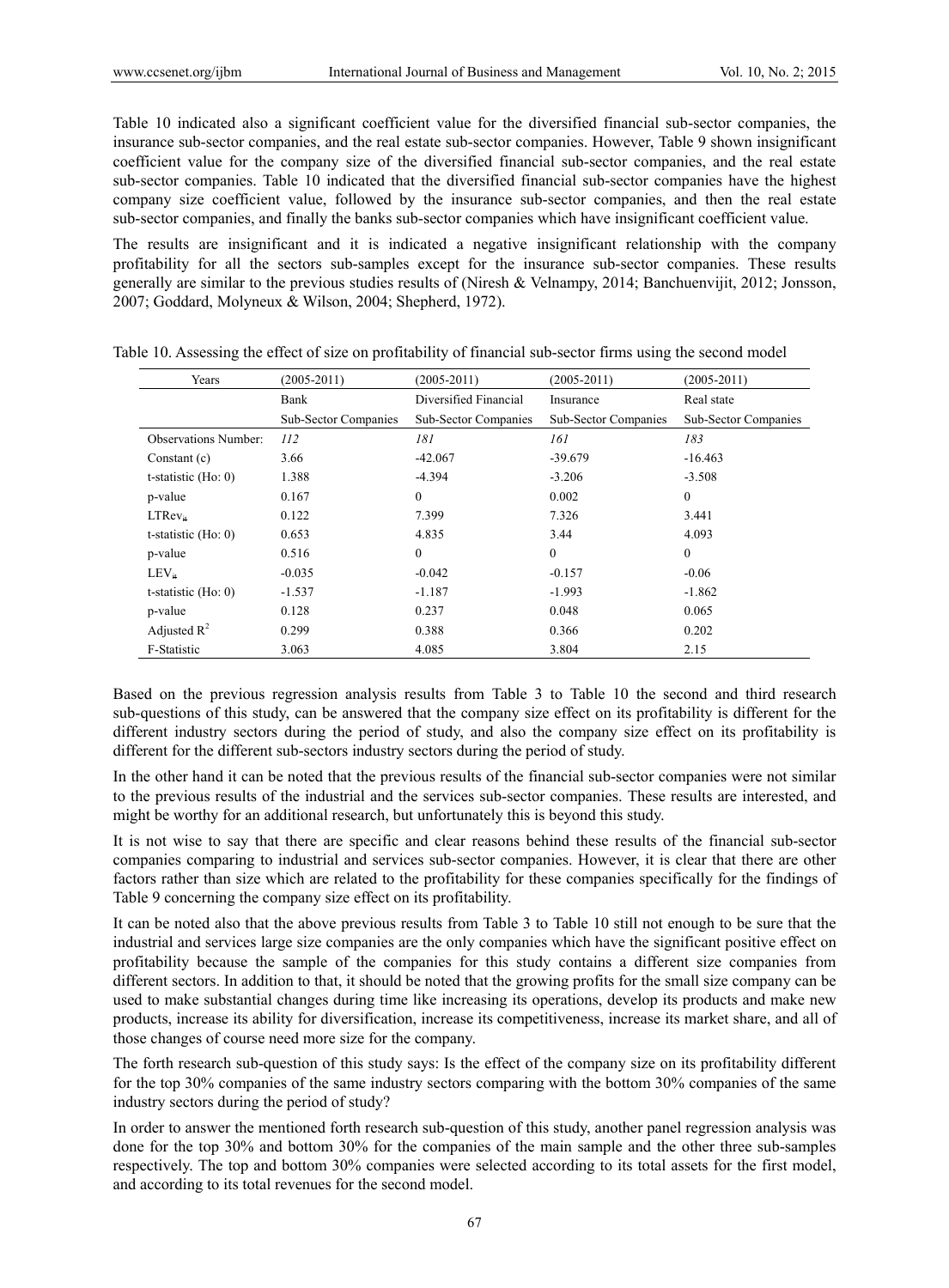Table 11 presents the analysis results for the top 30% main pooled sample and its three sub-samples through using Equation (1) as it is mentioned above using the same previous procedure of the unbalanced panel regression analysis which is corrected for potential heteroscedasticity following (White, 1980).

| Years                          | $(2005 - 2011)$ | $(2005 - 2011)$          | $(2005 - 2011)$ | $(2005 - 2011)$         |
|--------------------------------|-----------------|--------------------------|-----------------|-------------------------|
|                                | All Sectors     | <b>Industrial Sector</b> | Services Sector | <b>Financial Sector</b> |
|                                | Sample          | Sample                   | Sample          | Sample                  |
| <b>Observations</b><br>Number: | 416             | 182                      | 125             | 191                     |
| Constant $(C)$                 | $-21.18$        | $-71.460$                | $-71.491$       | 2.644                   |
| $t$ -statistic (Ho: 0)         | $-3.111$        | $-5.832$                 | $-3.281$        | 0.393                   |
| p-value                        | $\theta$        | 0.000                    | 0.002           | 0.695                   |
| $LTA_{44}$                     | 3.871           | 10.656                   | 10.117          | 0.441                   |
| $t$ -statistic (Ho: 0)         | 4.264           | 6.562                    | 3.591           | 0.501                   |
| p-value                        | $\theta$        | 0.000                    | 0.001           | 0.617                   |
| $LEV_{\dot{\ast}}$             | $-0.137$        | $-0.162$                 | $-0.156$        | $-0.058$                |
| $t$ -statistic (Ho: 0)         | $-7192$         | $-6.187$                 | $-3.864$        | $-2.456$                |
| p-value                        | $\theta$        | 0.000                    | 0.000           | 0.015                   |
| Adjusted $R^2$                 | 0.175           | 0.377                    | 0.203           | 0.202                   |
| F-Statistic                    | $\theta$        | 0.000                    | 1.753           | 2.236                   |

Table 11. Assessing the effect of size on profitability using the first model for the top 30% companies

Table 11 showed that the regression results for the pooled sample of the top 30% companies are approximately similar to the previous regression results for the main pooled sample as it is in Table 3, indicating that the coefficient of the logarithm of total assets variable is significant 3.871 which is not far than the same coefficient as it is in Table 3 which was equal to 4.774. The leverage control variable is also consistent with the result in Table 3.

The analysis results for the first and second sub-samples of the top 30% companies are also consistent and approximately similar to analysis results of the first and second sub-samples as it is in Table 3. However, it can be noted that the logarithm of total assets variable for the services sub-sector sample is higher by 5.456. The leverage control variable is consistent with the result of the two sub-samples in Table 3. However, the logarithm of total assets variable for the third sub-sample of the financial sector of the top 30% companies is not significant, and it is not consistent with results shown in the previous Table 3, and indicated that there are no effect of the company size on its profitability. This result is approximately similar to the results of the financial sub-sector companies shown in Table 9.

A similar analysis was done for the same pooled sample of the top 30% companies, and the other three sub-sectors using the second model of total revenues as shown in Table 12.

Table 12 showed that the regression results for the pooled sample of the top 30% companies are not similar to the previous regression results for the main pooled sample as it is in Table 3, indicating that the coefficient of the logarithm of total revenues variable is not significant (0.068) even though it is close to (0.05) and the coefficient is 13.377. This result might be affected by the insignificant result of the financial sub-sector coefficient. The leverage control variable is still consistent with the result in Table 3.

The analysis results for the first and second sub-samples of the top 30% companies are also consistent and approximately similar to analysis results of the first and second sub-samples as it is in Table 3.

The values of the logarithm of total revenues variable are not far and the leverage control variable still consistent with the result in Table 3. The results of the third sub-sample of the top 30% companies concerning the financial sector are also inconsistent with the previous results shown in the Table 3, and indicated an insignificant coefficient with no effect of the company size on its profitability.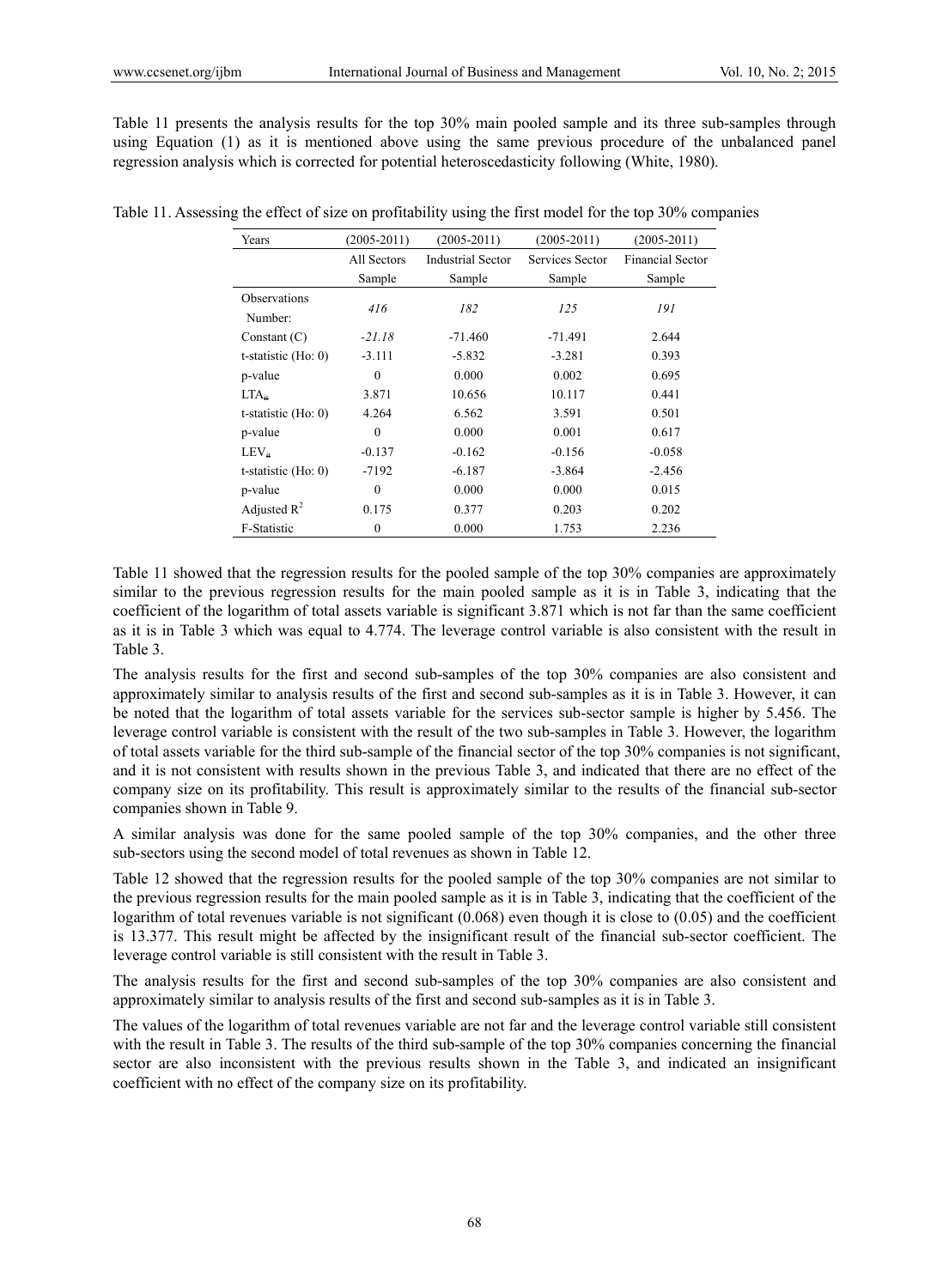| Years                   | $(2005 - 2011)$ | $(2005 - 2011)$          | $(2005 - 2011)$ | $(2005 - 2011)$         |
|-------------------------|-----------------|--------------------------|-----------------|-------------------------|
|                         | All Sectors     | <b>Industrial Sector</b> | Services Sector | <b>Financial Sector</b> |
|                         | Sample          | Sample                   | Sample          | Sample                  |
| Observations            | 416             | 182                      | 125             | 191                     |
| Number:                 |                 |                          |                 |                         |
| Constant $(C)$          | $-85.807$       | $-43.512$                | $-5.379$        | 1.827                   |
| t-statistic $(Ho: 0)$   | $-1.527$        | $-3.975$                 | $-0.452$        | 0.218                   |
| p-value                 | 0.128           | 0.000                    | 0.652           | 0.827                   |
| LTRev <sub>it</sub>     | 13.377          | 7.303                    | 3.511           | 2.055                   |
| $t$ -statistic (Ho: 0)  | 1.832           | 4.884                    | 2.115           | 1.682                   |
| p-value                 | 0.068           | 0.000                    | 0.038           | 0.095                   |
| $LEV_{\dot{\imath}}$    | $-0.210$        | $-0.166$                 | $-0.324$        | $-0.200$                |
| $t$ -statistic (Ho: 0)  | $-11.162$       | $-5.522$                 | $-6.016$        | $-6.875$                |
| p-value                 | 0.000           | 0.000                    | 0.000           | 0.000                   |
| Adjusted $\mathbb{R}^2$ | 0.310           | 0.405                    | 0.369           | 0.450                   |
| F-Statistic             | 3.006           | 3.867                    | 2.726           | 4.794                   |

#### Table 12. Assessing the effect of size on profitability using the second model for the top 30% companies

The same analysis was done for the bottom 30% companies using the first and second model.

Table 13 presents the analysis results for the bottom 30% main pooled sample and its three sub-samples through using Equation (1).

Table 13. Assessing the effect of size on profitability using the first model for the bottom 30% companies

| Years                   | $(2005 - 2011)$ | $(2005 - 2011)$          | $(2005 - 2011)$ | $(2005 - 2011)$         |
|-------------------------|-----------------|--------------------------|-----------------|-------------------------|
|                         | All Sectors     | <b>Industrial Sector</b> | Services Sector | <b>Financial Sector</b> |
|                         | Sample          | Sample                   | Sample          | Sample                  |
| Observations<br>Number: | 416             | 182                      | 125             | 191                     |
| Constant $(C)$          | $-44.045$       | $-104.552$               | $-57.070$       | 1.546                   |
| $t$ -statistic (Ho: 0)  | $-3.075$        | $-4.687$                 | $-2.296$        | 0.100                   |
| p-value                 | 0.002           | $\theta$                 | 0.024           | 0.921                   |
| $LTA_{\dot{\imath}}$    | 6.793           | 16.031                   | 8.647           | 0.175                   |
| t-statistic $(Ho: 0)$   | 3.173           | 4.810                    | 2.333           | 0.077                   |
| p-value                 | $\mathbf{0}$    | $\mathbf{0}$             | 0.022           | 0.939                   |
| $LEV_{\dot{\ast}}$      | $-0.095$        | $-0.134$                 | $-0.083$        | $-0.100$                |
| t-statistic $(Ho: 0)$   | $-6.442$        | $-3.202$                 | $-3.868$        | $-1.639$                |
| p-value                 | $\mathbf{0}$    | 0.002                    | $\mathbf{0}$    | 0.103                   |
| Adjusted $R^2$          | 0.182           | 0.228                    | 0.365           | 0.334                   |
| F-Statistic             | 2.216           | 2.482                    | 3.094           | $\boldsymbol{0}$        |

Table 13 showed that the regression results for the pooled sample of the bottom 30% companies are approximately similar to the previous regression results for the main pooled sample as it is in Table (3), indicating that the coefficient of the logarithm of total assets variable of 6.793 is significant and higher a bit comparing to the coefficient value in Table 3 which was 4.774. The leverage control variable is also consistent with the result in Table 3.

The analysis results for the first and second sub-samples of the bottom 30% companies are also consistent and similar to analysis results of the first and second sub-samples as it is in Table 3. However, it can be noted that the logarithm of total assets variable for both the industrial and the services sub-sectors samples are higher. The coefficient of the industrial sub-sector is higher by 6.782, and the coefficient of the services sub-sector is higher by 3.986. The leverage control variable is also still consistent with the result in Table 3.

However, the logarithm of total assets variable for the third sub-sample of the financial sector of the bottom 30% companies is not significant, and not consistent with results shown in the previous Table 3, and indicated that there is no effect of the company size on its profitability similar to previous results for the same financial sector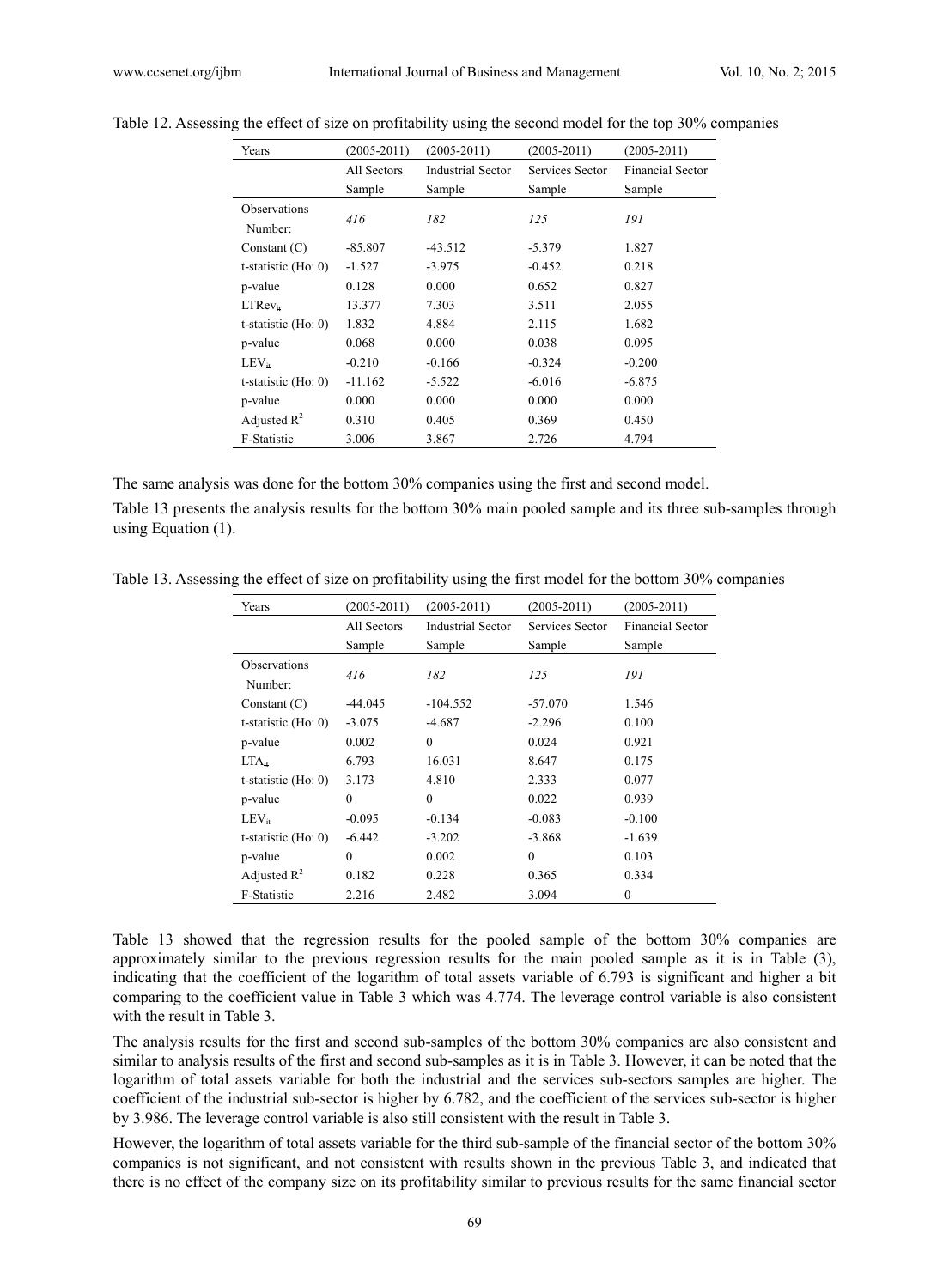as mentioned in Table 11.

The previous significant and higher results of the pooled sample and the industrial and services sub-samples in Table 11 indicated that small size companies have also positive significant effect of the company size on its profitability and even stronger. These results are opposite to (Majumdar, 1997) study results who found that big companies have a higher profitability compared to small companies after testing the effect of both the company size and the company age on its profitability level for 1020 Indian companies. The results shown in Table 11 also indicated that the strong effect of the company size on its profitability is not for the large size companies only. The tested companies in Table 11 are the smallest total assets companies, and it is noted that even small size companies have a strong effect on its profitability, and those results supported the previous note that the growing profits for the small size company can be used to make substantial changes during time like increasing its operations, develop its products and make new products, increase its ability for diversification, increase its competitiveness, increase its market share, and all of those changes of course need more size for the company. In this case the profitability can affect the size of the company.

| Years                   | $(2005 - 2011)$ | $(2005 - 2011)$          | $(2005 - 2011)$ | $(2005 - 2011)$         |
|-------------------------|-----------------|--------------------------|-----------------|-------------------------|
|                         | All Sectors     | <b>Industrial Sector</b> | Services Sector | <b>Financial Sector</b> |
| Number of observations: | 416             | 182                      | 125             | 191                     |
| Constant $(C)$          | $-19.817$       | $-43.512$                | $-33.826$       | $-15.187$               |
| $t$ -statistic (Ho: 0)  | $-3.410$        | $-3.975$                 | $-3.794$        | $-1.901$                |
| p-value                 | 0.001           | 0.000                    | 0.000           | 0.059                   |
| LTRev <sub>#</sub>      | 3.433           | 7.303                    | 6.017           | 2.693                   |
| t-statistic $(Ho: 0)$   | 3.291           | 4.884                    | 3.948           | 1.839                   |
| p-value                 | 0.001           | 0.000                    | 0.000           | 0.068                   |
| $LEV_{\dot{\imath}}$    | $-0.069$        | $-0.166$                 | $-0.092$        | $-0.028$                |
| t-statistic $(Ho: 0)$   | $-2.681$        | $-5.522$                 | $-6.266$        | $-0.841$                |
| p-value                 | 0.008           | 0.000                    | 0.000           | 0.401                   |
| Adjusted $R^2$          | 0.103           | 0.405                    | 0.246           | 0.334                   |
| F-Statistic             | 1.621           | 3.867                    | 2.264           | 0.000                   |

Table 14. Assessing the effect of size on profitability using the second model for the bottom 30% companies

Table 14 showed that the regression results for the pooled sample of the bottom 30% companies are similar to the previous regression results for the main pooled sample as it is in Table 3, indicating that the coefficient of the logarithm of total revenues variable is significant, and also the leverage control variable is also still consistent with the result in Table 3.

The analysis results of the first and second sub-sector samples are also consistent and approximately similar to analysis results of the first and second sub-sector samples as in Table 3. The values of the logarithm of total revenues variable are not far, and the leverage control variable is also still consistent with the result in Table 3.

The results of the financial sector in the third sub-sample of the bottom 30% companies are still inconsistent with the previous results shown in the Table 3, and indicated an insignificant coefficient with no effect of the company size on its profitability. The previous results of the top and bottom 30% companies of the financial sector are consistent generally with the previous results of the detailed analysis results of the same financial sector, which means that there are other variables rather than size affecting profitability for these companies. According to these results, it's clearly that size is not always related to profitability, and this fact including small size companies, and big size companies as well.

### **6. Conclusions**

This study examined the effect of the company size on its profitability for the entire Jordanian public companies listed in Amman Security Exchange during the period between 2005 to 2011 by using total assets and total revenues as a proxies for size and the return on total assets as a proxy for profitability by applying two different regression models on the sample of the study.

This study used unbalanced panel regression analysis to examine the effect of the company size on its profitability. Based on the results of the study, the following conclusions can be made: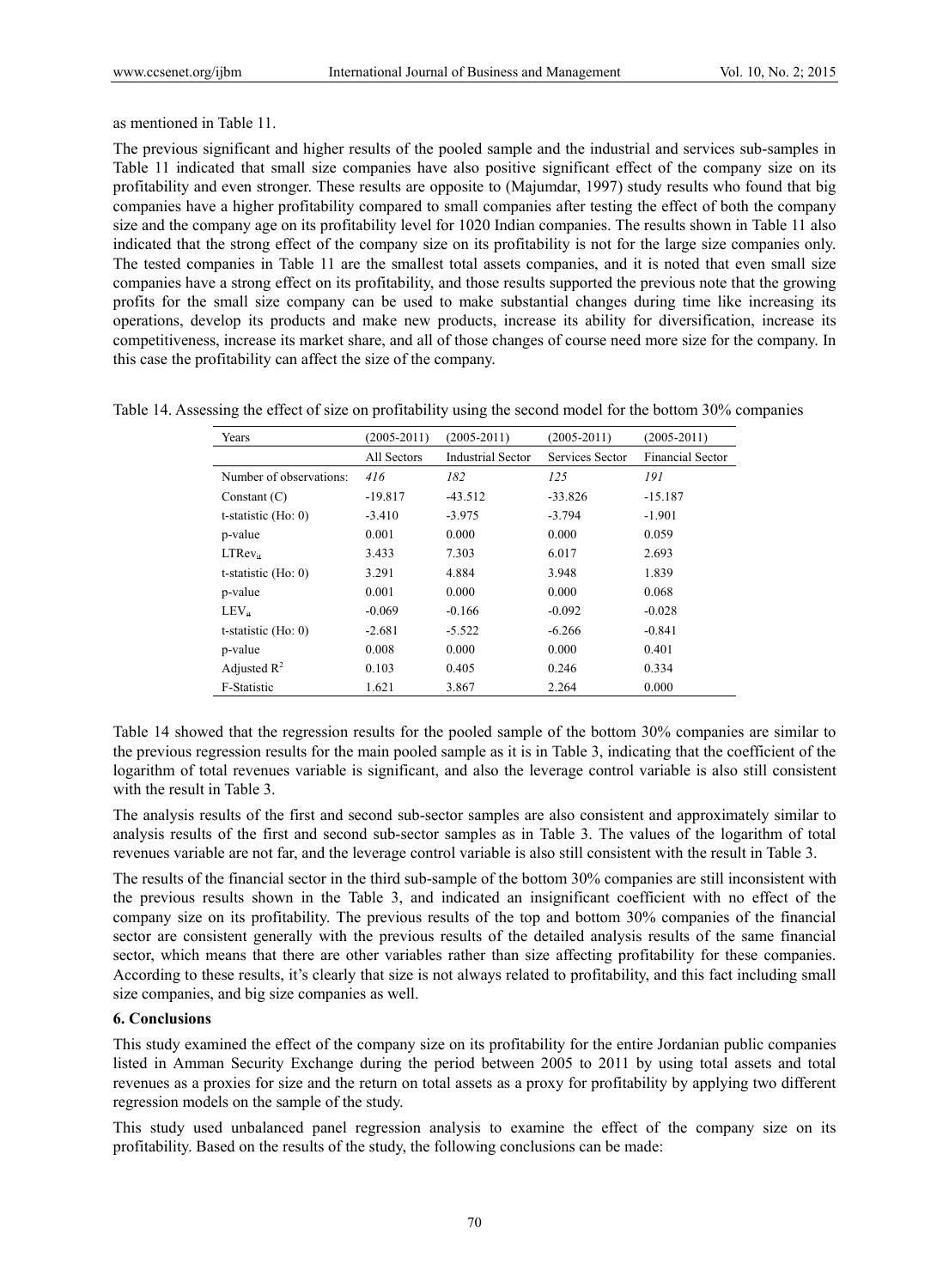First, the two models of the study indicated a highly significant for the entire Jordanian public companies including all the industrial public sector companies, all the commercial public sector companies, and all the financial public sector companies public listed in Amman Security Exchange during the period between the year of 2005 to the year of 2011.

Second, the results indicated that the company size coefficient representing by both the total assets and total revenues are significant for the main pooled sample and the other three different sectors sub-samples, and the results were consistent.

Third, the company size coefficient value for the industrial sector was the highest between the other three different sectors sub-samples of the study, then the services sub-sector, and lastly the financial sub-sector with the lower coefficient value for the company size.

Fourth, the results of the next detailed industry analysis of the sub-sector companies had revealed different values for the company size coefficient with the highest values for the industrial specifically the food and beverages companies, then the services sub-sector specifically the commercial and educational services companies, and lastly the financial sub-sector specifically the insurance companies.

Fifth, the results indicated that the bank companies, the diversified financial sub-sector companies, and the real estate sub-sector companies have insignificant values for the total assets coefficient of the company size. However, the bank companies only were insignificant for the total revenues coefficient of the company size.

Sixth, the results of the top and bottom 30% companies were consistent with the main pooled sample, and the main industrial and services sub-samples, but not for the main pooled sample using the total revenues. However, the results for the financial sub-sample were insignificant, and inconsistent with the results of the main financial sub-sample companies.

#### **References**

- Abiodun, B. Y. (2013). The Effect of Firm Size on Firms Profitability in Nigeria. *Journal of Economics and Sustainable Development*, *4*(5), 90–94.
- Alexander, S. S. (1949). The effects of size of Manufacturing Corporation on the Distribution of Rate of Return. *Review of Economics and Statistics*, 229–235. http://dx.doi.org/10.2307/1927749
- Amman Security Exchange. (ASE). Annual reports (2007–2011). Retrieved from http://www.ase.com.jo
- Banchuenvijit, W. (2012). Determinants of Firm Performance of Vietnam Listed Companies. *Academic and Business Research Instıtute*. Retrieved from http://aabri.com/SA12Manuscripts/SA12078.pdf
- Bayyurt, N. (2007). İşletmelerde Performans Değerlendirmenin Önemi ve Performans Göstergeleri Arasındaki İlişkiler*. Sosyal Siyaset Konferansları Dergisi, 53*, 577–592.
- Bhayani S. J. (2010). Determinant of Profitability in Indian Cement Industry: An Economic Analysis. *South Asian Journal of Management, 17*(4), 6–20.
- Dahmash, F. N. (2013). Abnormal Earnings Persistence in the Jordanian Context. *International Journal of Business and Management*, *8*(15), 33–43. http://dx.doi.org/10.5539/ijbm.v8n15p33
- Dogan, M. (2013). Does Firm Size Affect the Firm Profitability? Evidence from Turkey. *Research Journal of Finance and Accounting*, *4*(4), 53–59.
- Fiegenbaum, A., & Karnani, A. (1991). Output Flexibility–A Competitive Advantage for Small Firms. *Strategic Management Journal, 12*, 101–114. http://dx.doi.org/10.1002/smj.4250120203
- Goddard, J., Molyneux, P., & Wilson, J. (2004). The Profitability of European Banks: A Cross-Sectional and Dynamic Panel Analysis. *The Manchester School, 72*, 363–383. http://dx.doi.org/10.1111/j.1467-9957.2004.00397.x
- Goddard, J., Tavakoli, M., & Wilson, J. O. S. (2005). Determinants of Profitability in European Manufacturing and Service: Evidence from Dynamic Panel Model. *Applied Financial Economics, 15*, 1269–1282. http://dx.doi.org/10.1080/09603100500387139
- Hall, M., & Weiss, L. (1967). Firms Size and Profitability. *The Review of Economics and Statistics*, 319–331. http://dx.doi.org/10.2307/1926642
- Helfat, C., Finkelstein, S., Mitchell, W., Peteraf, M. A., Singh, H., Teece, D. J., & Winter, S. G. (2007). *Dynamic Capabilities: Understanding Strategic Change in Organizations.* Blackwell: Oxford, U.K.
- Jónsson, B. (2007). Does the Size Matter? The Relationship between Size and Profitability of Icelandic Firms.